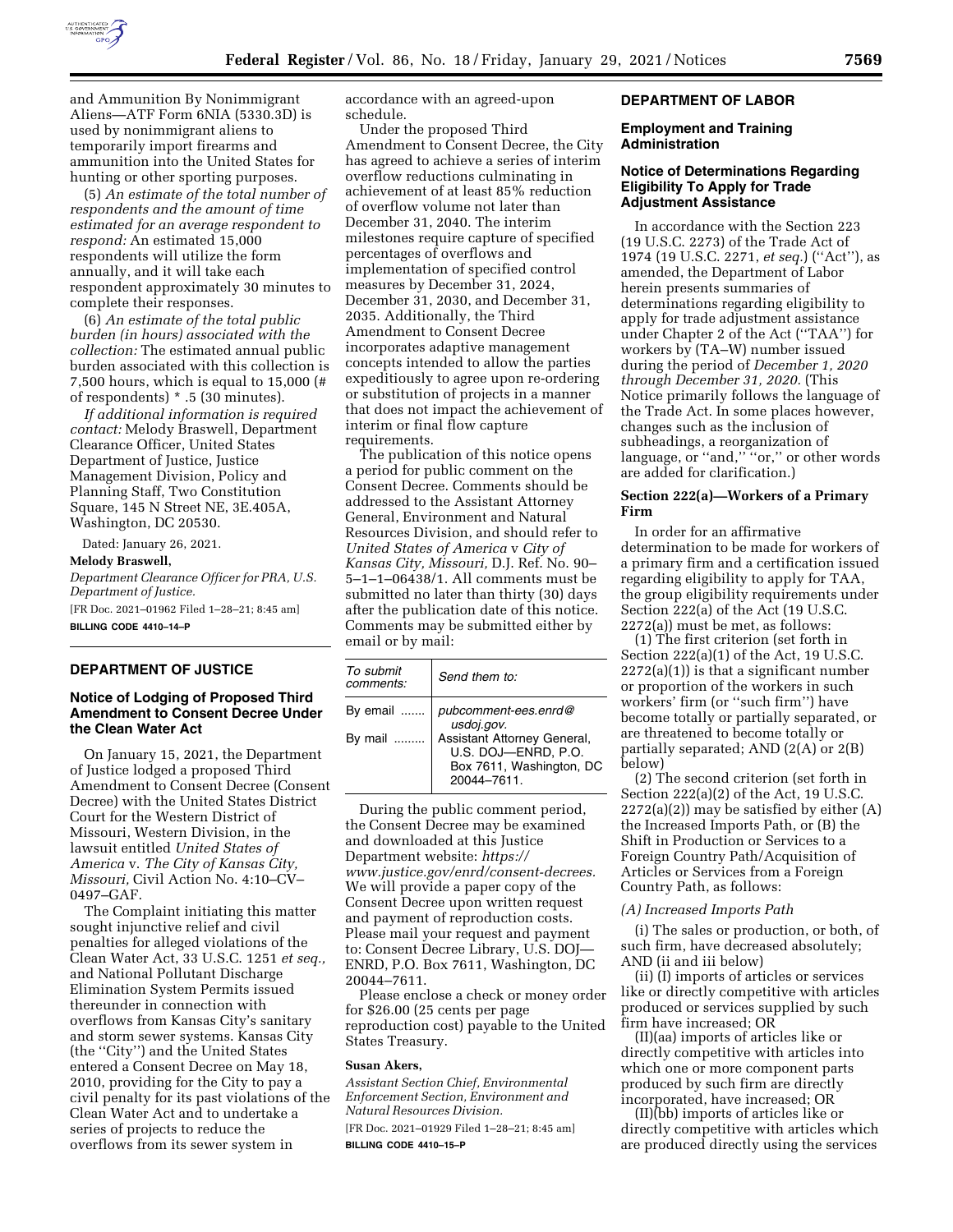supplied by such firm, have increased; OR

(III) imports of articles directly incorporating one or more component parts produced outside the United States that are like or directly competitive with imports of articles incorporating one or more component parts produced by such firm have increased; AND

(iii) the increase in imports described in clause (ii) contributed importantly to such workers' separation or threat of separation and to the decline in the sales or production of such firm; OR

*(B) Shift in Production or Services to a Foreign Country Path OR Acquisition of Articles or Services From a Foreign Country Path* 

(i) (I) There has been a shift by such workers' firm to a foreign country in the production of articles or the supply of services like or directly competitive with articles which are produced or services which are supplied by such firm; OR

(II) such workers' firm has acquired from a foreign country articles or services that are like or directly competitive with articles which are produced or services which are supplied by such firm; AND

(ii) the shift described in clause (i)(I) or the acquisition of articles or services described in clause (i)(II) contributed importantly to such workers' separation or threat of separation.

## **Section 222(b)—Adversely Affected Secondary Workers**

In order for an affirmative determination to be made for adversely affected secondary workers of a firm and a certification issued regarding eligibility to apply for TAA, the group eligibility requirements of Section 222(b) of the Act (19 U.S.C. 2272(b)) must be met, as follows:

(1) A significant number or proportion of the workers in the workers' firm or

an appropriate subdivision of the firm have become totally or partially separated, or are threatened to become totally or partially separated; AND

(2) the workers' firm is a supplier or downstream producer to a firm that employed a group of workers who received a certification of eligibility under Section 222(a) of the Act (19 U.S.C. 2272(a)), and such supply or production is related to the article or service that was the basis for such certification (as defined in subsection 222(c)(3) and (4) of the Act (19 U.S.C. 2272(c)(3) and (4)); AND

(3) either—

(A) the workers' firm is a supplier and the component parts it supplied to the firm described in paragraph (2) accounted for at least 20 percent of the production or sales of the workers' firm; OR

(B) a loss of business by the workers' firm with the firm described in paragraph (2) contributed importantly to the workers' separation or threat of separation determined under paragraph (1).

### **Section 222(e)—Firms Identified by the International Trade Commission**

In order for an affirmative determination to be made for adversely affected workers in firms identified by the International Trade Commission and a certification issued regarding eligibility to apply for TAA, the group eligibility requirements of Section 222(e) of the Act (19 U.S.C. 2272(e)) must be met, by following criteria (1), (2), and (3) as follows:

(1) The workers' firm is publicly identified by name by the International Trade Commission as a member of a domestic industry in an investigation resulting in—

(A) an affirmative determination of serious injury or threat thereof under section 202(b)(1) of the Act (19 U.S.C. 2252(b)(1)); OR

(B) an affirmative determination of market disruption or threat thereof under section 421(b)(1) of the Act (19 U.S.C. 2436(b)(1)); OR

(C) an affirmative final determination of material injury or threat thereof under section  $705(b)(1)(A)$  or  $735(b)(1)(A)$  of the Tariff Act of 1930 (19 U.S.C. 1671d(b)(1)(A) and 1673d(b)(1)(A)); AND

(2) the petition is filed during the 1 year period beginning on the date on which—

(A) a summary of the report submitted to the President by the International Trade Commission under section 202(f)(1) of the Trade Act (19 U.S.C.  $2252(f)(1)$ ) with respect to the affirmative determination described in paragraph (1)(A) is published in the **Federal Register** under section 202(f)(3) (19 U.S.C. 2252(f)(3)); OR

(B) notice of an affirmative determination described in subparagraph (B) or (C) of paragraph (1) is published in the **Federal Register**; AND

(3) the workers have become totally or partially separated from the workers' firm within—

(A) the 1-year period described in paragraph (2); OR

(B) notwithstanding section 223(b) of the Act (19 U.S.C. 2273(b)), the 1-year period preceding the 1-year period described in paragraph (2).

## **Affirmative Determinations for Trade Adjustment Assistance**

The following certifications have been issued. The date following the company name and location of each determination references the impact date for all workers of such determination.

The following certifications have been issued. The requirements of Section 222(a)(2)(A) (Increased Imports Path) of the Trade Act have been met.

| TA-W No. | Subject firm                                                                                              | Location         | Impact date        |
|----------|-----------------------------------------------------------------------------------------------------------|------------------|--------------------|
| 95,396   | TDY Industries, LLC, ATI Forged Products, Portland Operations, Alle-<br>gheny Technologies.               |                  | November 20, 2018. |
| 95,593   | Sakthi Automotive Group USA, Inc., Aerotek, Kelly Services, ICR Indus-<br>trial Control Repair, AQL.      | Detroit, MI      | January 22, 2019.  |
| 95,660   | Mount Vernon Mills, Inc., Alto, R.B. Pamplin, Express Staffing, Defender<br>Staffing, Dycos, Flexicrew.   |                  | January 13, 2019.  |
| 95,660A  | Mount Vernon Mills, Inc., Trion Mill division, Yarn Manufacturing, R.B.<br>Pamplin Corporation.           | Trion, GA        | January 13, 2019.  |
| 95,686   | Atlas Copco IAS LLC, Industrial Technique Business Area division, Atlas<br>Copco North America, LLC.      | Auburn Hills, MI | February 12, 2019. |
| 95,910   | U.S. Steel Tubular Products, Inc., Lone Star Tubular Operations, U.S.<br>Steel Corporation.               | Lone Star, TX    | May 4, 2019.       |
| 96,038   | ArcelorMittal USA Indiana Harbor, ArcelorMittal USA, Superior Engineer-<br>ing, ABM Industry Groups, etc. | East Chicago, IN | July 7, 2019.      |
| 96,086   | Huntington Alloys Corporation, Special Metals Division, Kelly Services                                    | Huntington, WV   | July 23, 2019.     |
| 96,091   | Somerset Operating Company, LLC (SOC), Riesling Power LLC                                                 | Barker, NY       | July 23, 2019.     |
| 96,544   |                                                                                                           |                  | October 8, 2019.   |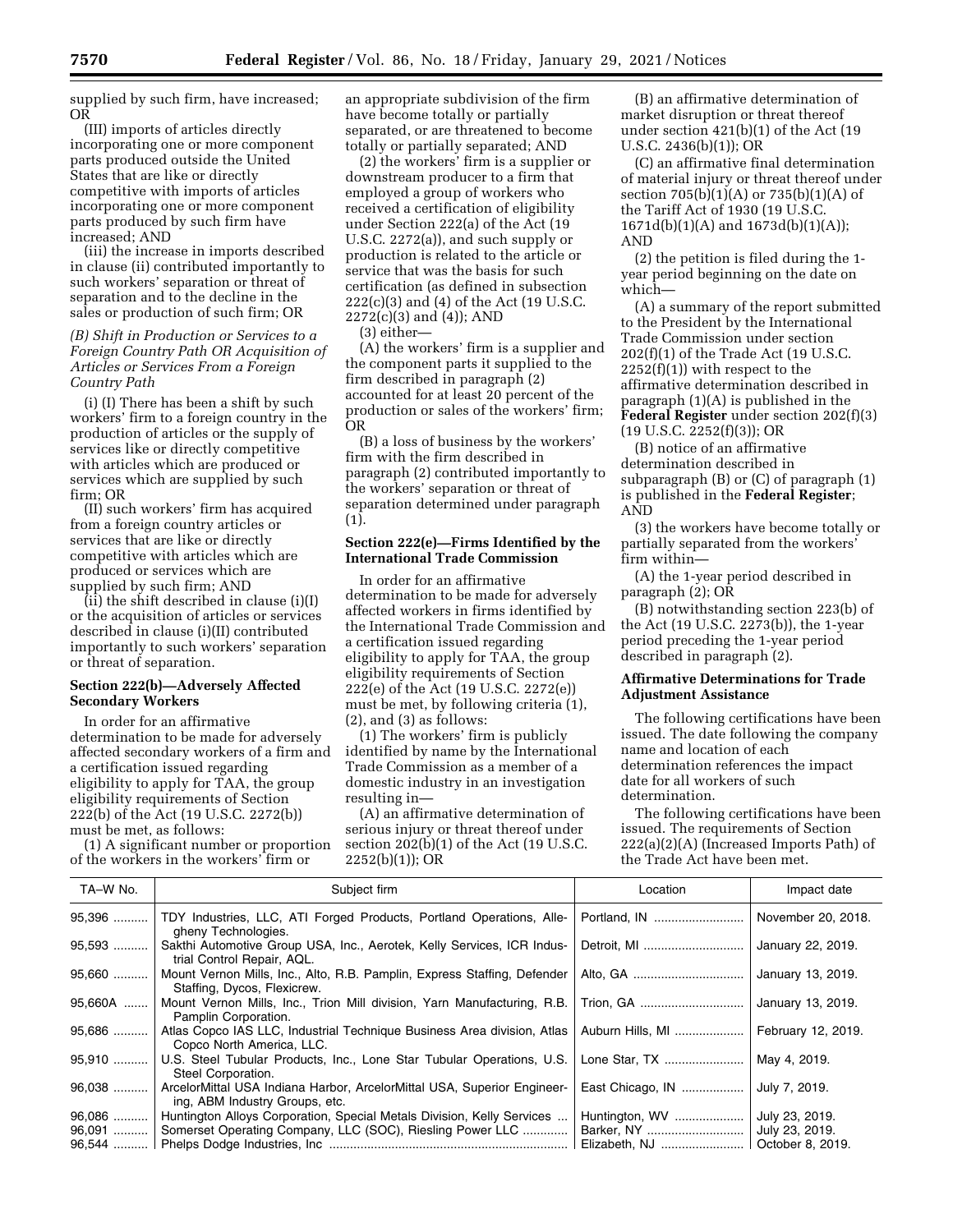| TA–W No. | Subiect firm | Location                                               | Impact date        |
|----------|--------------|--------------------------------------------------------|--------------------|
|          |              | Virginia Beach, VA    November 6, 2019.<br>Yankton, SD | November 16, 2019. |

The following certifications have been issued. The requirements of Section  $222(a)(2)(B)$  (Shift in Production or

Services to a Foreign Country Path or Acquisition of Articles or Services from a Foreign Country Path) of the Trade Act have been met.

| TA-W No. | Subject firm                                                                                                         | Location                 | Impact date         |
|----------|----------------------------------------------------------------------------------------------------------------------|--------------------------|---------------------|
| 95,420   | Bed, Bath & Beyond, Inc., Corporate Headquarters, Financial Operations<br>Group.                                     | Union, NJ                | November 21, 2018.  |
| 95,592   | Prime Healthcare Services, Saint John Leavenworth, Saint John Hos-<br>pital, etc.                                    | Leavenworth, KS          | January 22, 2019.   |
| 95,697   | Quest Software Inc., Technical Development and Support Group, Quest<br>Software US Holdings Inc.                     | Reston, VA               | February 14, 2019.  |
| 95,697A  | Quest Software Inc., Technical Development and Support Group, Quest<br>Software US Holdings Inc.                     | Aliso Viejo, CA          | February 14, 2019.  |
| 95,742   |                                                                                                                      | Portland, OR             | February 26, 2019.  |
| 95,752   | Manchester Tank & Equipment Company, Express Employment                                                              | Bedford. IN              | February 28, 2019.  |
| 95,809   | FormFactor Beaverton, FormFactor, Inc., Finance Department                                                           | Beaverton, OR            | March 11, 2019.     |
| 95,898   | Toppan Merrill, Capital Markets, Composition Services, Toppan Merrill<br>USA Inc., etc.                              | Saint Paul, MN           | April 22, 2019.     |
| 95,976   | MEDNAX Services Inc., MEDNAX Inc., Revenue Cycle Management Di-<br>vision.                                           | Arlington, TX            | June 9, 2019.       |
| 96,032   |                                                                                                                      | Kenilworth, NJ           | July 1, 2019.       |
| 96,042   | Chick Master Incubator Company, International Hatchery Holdings<br>Group, TBG, Integrity Staffing, Employtemps.      | Medina, OH               | July 7, 2019.       |
| 96,044   | PCC Structurals, Inc., Precision Castparts Corporation, Aerotek Staffing<br>and Recruiting, PQNDT.                   | Redmond, OR              | July 7, 2019.       |
| 96,077   | ASARCO, LLC, Hayden Smelter and Concentrator, Staff Matters LLC,<br><b>Technical Professionals.</b>                  | Hayden, AZ               | July 22, 2019.      |
| 96,106   | Veritas Technologies LLC, Backup Exec Organization, Global Support &<br>Services Organization, EV.cloud.             | Lake Mary, FL            | July 27, 2019.      |
| 96,108   |                                                                                                                      | Hazleton, PA             | July 28, 2019.      |
| 96,112   |                                                                                                                      | Lisbon, OH               | July 29, 2019.      |
| 96,112A  | Columbus Mckinnon Corporation, Luttrell Staffing Group                                                               | Damascus, VA             | July 29, 2019.      |
| 96,123   |                                                                                                                      | Meadville, PA            | August 4, 2019.     |
| 96,136   |                                                                                                                      | Surgoinsville, TN        | August 12, 2019.    |
| 96,144   |                                                                                                                      | Salina, KS               | August 17, 2019.    |
| 96,166   |                                                                                                                      | Farmington, MO           | August 28, 2019.    |
| 96,176   | Safran Cabin Sterling, Inc., Adecco Employment Services, Augmenta-<br>tion, Inc.                                     | Sterling, VA             | September 2, 2019.  |
| 96,300   |                                                                                                                      | Windsor Locks, CT        | September 21, 2020. |
| 96,305   | Foveon, Inc., Sigma Corporation of America, Research and Develop-<br>ment Department.                                | San Jose, CA             | September 23, 2019. |
| 96,311   |                                                                                                                      | Williamsport, PA         | September 24, 2019. |
| 96,401   |                                                                                                                      | Ellisville, MO           | September 25, 2019. |
| 96,501   |                                                                                                                      | New York, NY             | September 23, 2019. |
| 96,508   |                                                                                                                      | Murray Hill, NJ          | September 25, 2020. |
| 96,523   |                                                                                                                      | Nashville, TN            | October 5, 2019.    |
| 96,560   |                                                                                                                      | Lutherville Timonium, MD | October 15, 2019.   |
| 96,570   | Tenet Hospitals Limited, dba THOP Shared Services Facility, Finance &                                                | El Paso, TX              | October 22, 2019.   |
|          | Accounting, Accounts Payable, and Procurement departments, an in-<br>direct wholly-owned subsidiary of Tenet H.      |                          |                     |
| 96,570A  | Tenet Hospitals Limited, dba THOP Memorial Campus, Finance & Ac-                                                     | El Paso, TX              | October 22, 2019.   |
|          | counting, Accounts Payable, and Procurement departments, an indi-                                                    |                          |                     |
|          | rect wholly-owned subsidiary of Tenet Healthcare.                                                                    |                          |                     |
| 96,570B  | Tenet Hospitals Limited, dba THOP Sierra Campus, Finance & Account-                                                  | El Paso, TX              | October 22, 2019.   |
|          | ing, Accounts Payable, and Procurement departments, an indirect                                                      |                          |                     |
|          | wholly-owned subsidiary of Tenet Healthcare.                                                                         |                          |                     |
| 96,570C  | Tenet Hospitals Limited, dba THOP Transmountain Campus, Finance &                                                    | El Paso, TX              | October 22, 2019.   |
|          | Accounting, Accounts Payable, and Procurement departments, an in-<br>direct wholly-owned subsidiary of Tenet Health. |                          |                     |
| 96,570D  | Tenet Hospitals Limited, dba THOP East Campus, Finance & Account-                                                    | El Paso. TX              | October 22, 2019.   |
|          | ing, Accounts Payable, and Procurement departments, an indirect                                                      |                          |                     |
|          | wholly-owned subsidiary of Tenet Healthcare Corporation.                                                             |                          |                     |
| 96,576   | IAC Greencastle LLC, a wholly owned subsidiary of International Auto-                                                | Greencastle, IN          | October 27, 2019.   |
|          | motive Components Group North America Inc.                                                                           |                          |                     |
| 96,584   | Hunter Douglas Fabrication Company, Cumberland division                                                              | Cumberland, MD           | October 30, 2019.   |
| 96,591   |                                                                                                                      | Morristown, TN           | November 4, 2019.   |
| 96,592   |                                                                                                                      | East Liverpool, OH       | November 5, 2019.   |
| 96,608   | Methode Electronics, North American Automotive division                                                              |                          | November 10, 2019.  |
|          |                                                                                                                      |                          |                     |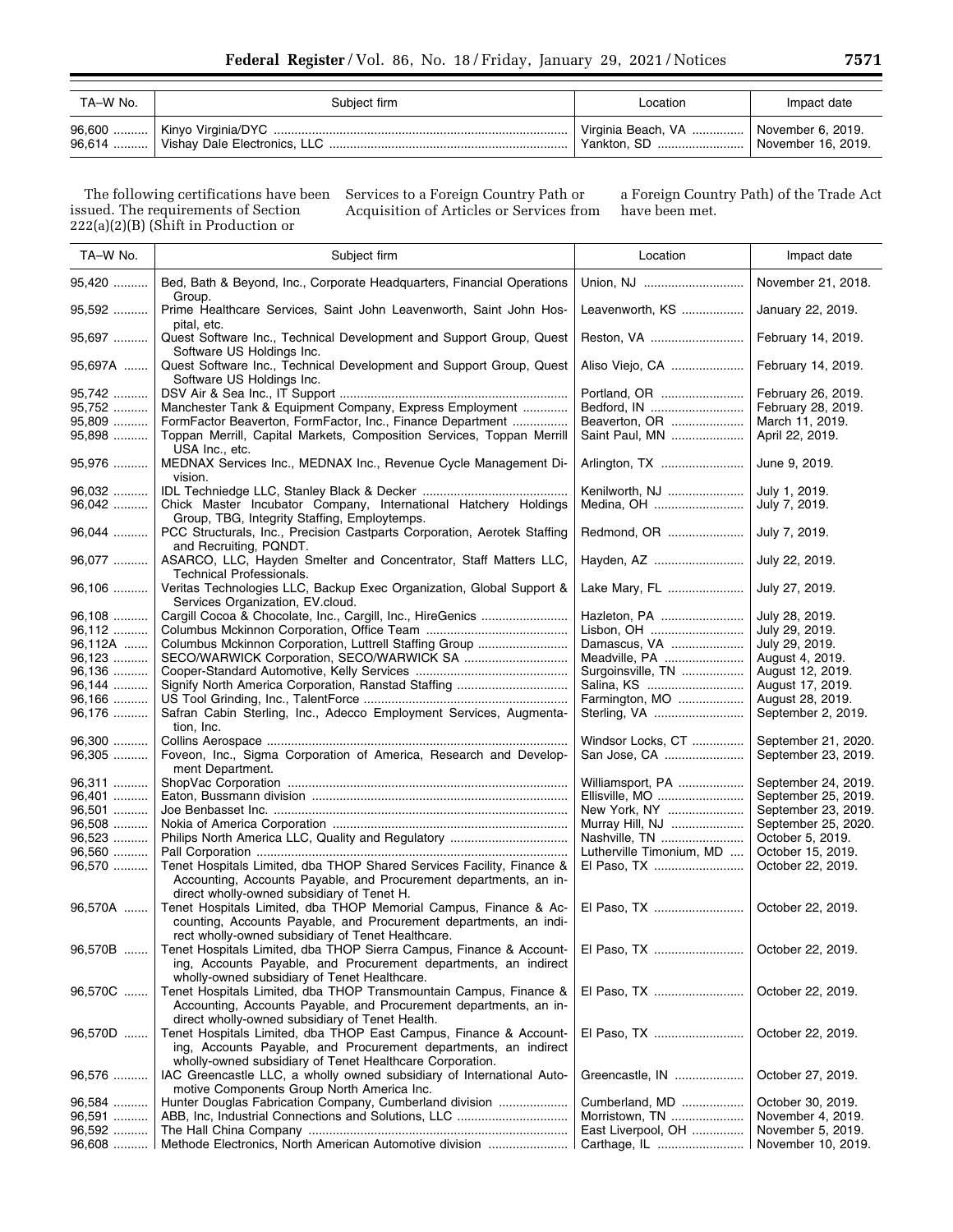| TA-W No. | Subject firm                                                                                                                                                   | Location            | Impact date        |
|----------|----------------------------------------------------------------------------------------------------------------------------------------------------------------|---------------------|--------------------|
| $96,613$ | VHS San Antonio Partners, LLC dba Baptist Health Systems, Procure-<br>ment Department, an indirect wholly-owned subsidiary of Tenet<br>Healthcare Corporation. | San Antonio, TX     | November 16, 2019. |
| 96,617   |                                                                                                                                                                | Orangeburg, SC      | November 17, 2019. |
| 96,620   |                                                                                                                                                                |                     | November 19, 2019. |
| 96,623   |                                                                                                                                                                | High Point, NC      | November 20, 2019. |
| 96.628   |                                                                                                                                                                | Fishers, IN         | November 25, 2019. |
| 96,629   |                                                                                                                                                                | Willmar, MN         | November 25, 2019. |
| 96.631   |                                                                                                                                                                | Northville, MI      | November 30, 2019. |
| 96.632   | JTEKT North America Corporation, JTEKT Automotive Texas, L.P                                                                                                   | Ennis, TX           | December 2, 2019.  |
| $96,634$ | Novares US Engine Components, Inc., Richland Center Plant                                                                                                      | Richland Center, WI | December 3, 2019.  |
|          |                                                                                                                                                                | Washington, PA      | February 21, 2021. |
| 96,640   |                                                                                                                                                                | Crawfordsville, IN  | December 4, 2019.  |

The following certifications have been issued. The requirements of Section 222(b) (supplier to a firm whose workers are certified eligible to apply for TAA) of the Trade Act have been met.

| TA-W No. | Subiect firm                                                                                                                                                                                                                             | Location                          | Impact date |
|----------|------------------------------------------------------------------------------------------------------------------------------------------------------------------------------------------------------------------------------------------|-----------------------------------|-------------|
|          | 96.189    LMI Aerospace, Inc., Sonaca, 411 Fountain Lakes    St. Charles, MO    September 14, 2019.<br>96,189A    LMI Aerospace, Inc., d/b/a Leonard's Metal, Inc., Sonaca, 3030 Highway   St. Charles, MO    September 14, 2019.<br>94. | Wichita, KS    September 3, 2019. |             |

The following certifications have been issued. The requirements of Section 222(e) (firms identified by the

International Trade Commission) of the Trade Act have been met.

| TA-W No. | Subject firm                                                        | Location.             | Impact date         |
|----------|---------------------------------------------------------------------|-----------------------|---------------------|
|          |                                                                     | Clinton. IL           | August 25, 2019.    |
|          |                                                                     | Jasper, IN            | April 17, 2019.     |
|          |                                                                     | Brandon, SD           | August 25, 2019.    |
|          |                                                                     | Franklin Park, IL     | September 10, 2019. |
|          |                                                                     | Bridgeview, IL        | September 10, 2019. |
|          |                                                                     | Bedford Park, IL      | September 10, 2019. |
|          |                                                                     | Beaver, WV            | September 10, 2019. |
|          |                                                                     | Richmond, IL          | September 10, 2019. |
|          |                                                                     | Elk Grove Village, IL | September 10, 2019. |
|          | 96,606  Broadwind Heavy Fabrications, ABI division Broadwind Energy |                       | August 25, 2019.    |
|          |                                                                     | Mineral Wells, WV     | September 10, 2019. |

### **Negative Determinations for Worker Adjustment Assistance**

In the following cases, the investigation revealed that the eligibility criteria for TAA have not been met for the reasons specified.

The investigation revealed that the criteria under paragraphs (a)(2)(A)(i) (decline in sales or production, or both), or (a)(2)(B) (shift in production or services to a foreign country or acquisition of articles or services from a foreign country), (b)(2) (supplier to a

firm whose workers are certified eligible to apply for TAA or downstream producer to a firm whose workers are certified eligible to apply for TAA), and (e) (International Trade Commission) of section 222 have not been met.

| TA-W No. | Subject firm                                                                                                | Location | Impact date |
|----------|-------------------------------------------------------------------------------------------------------------|----------|-------------|
| $95,516$ | Cameron Manufacturing & Design, Express Employment, Innovation   Horseheads, NY.<br>Professional Placement. |          |             |

The investigation revealed that the criteria under paragraphs (a)(2)(A) (increased imports), (a)(2)(B) (shift in production or services to a foreign country or acquisition of articles or services from a foreign country), (b)(2) (supplier to a firm whose workers are certified eligible to apply for TAA or downstream producer to a firm whose workers are certified eligible to apply for TAA), and (e) (International Trade

Commission) of section 222 have not been met.